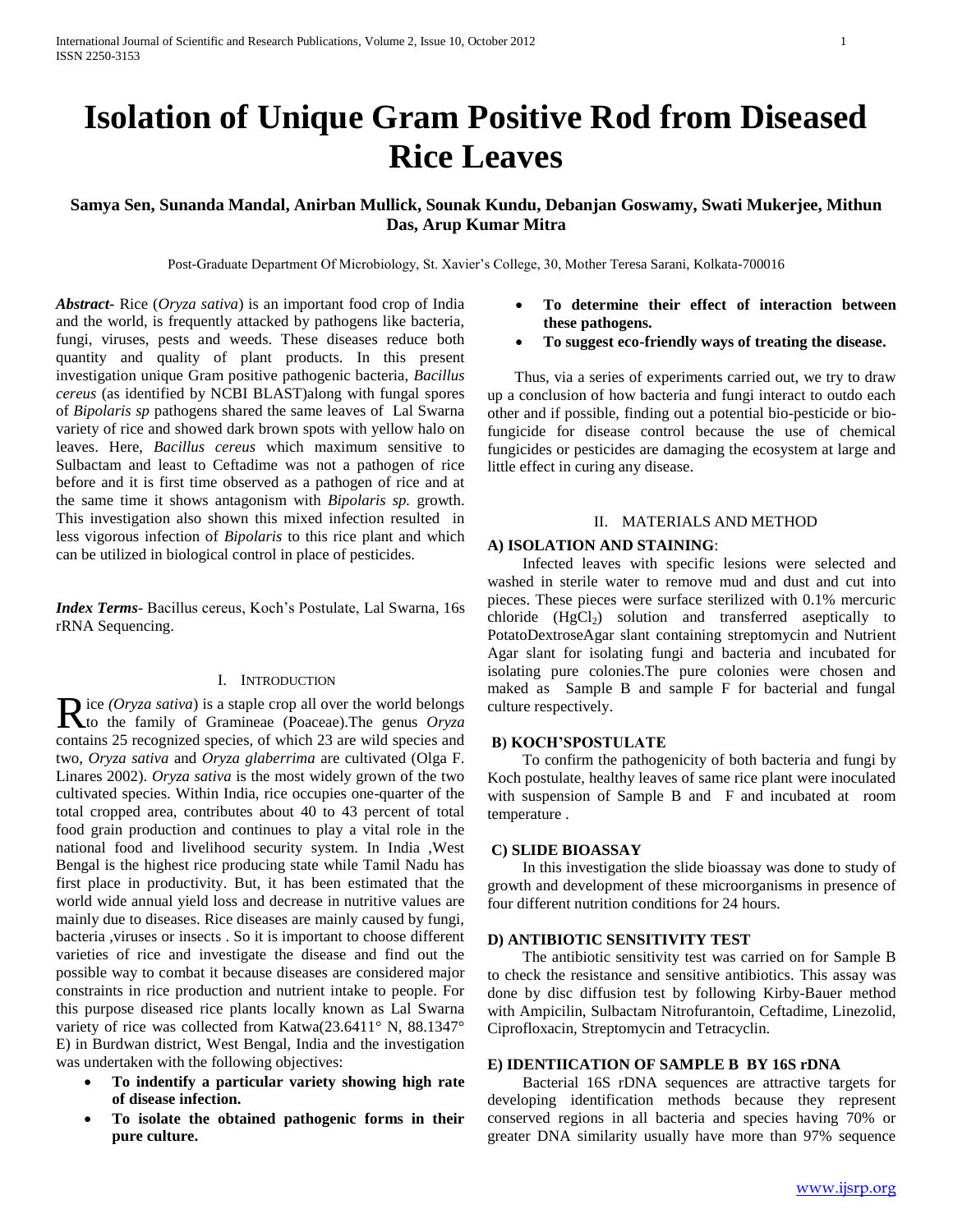identity (Stackebrandt and Goebel, 1994).Bacterial identification based on % similarity of 16S rDNA has been using PCR technique, DNA sequencing and similarity analysis of rRNA genes. A direct comparison of 16S rDNA sequence is probably the most powerful tool for the identification of many bacteria (Stackebrandt and Goodfellow, 1991). 16S rDNA was amplified and sequenced using oligonucleotide primers complementary to highly conserved regions of bacterial rRNA gene. For identification ,DNA was isolated from the slant culture of Sample B. Its quality was evaluated on 1.2% Agarose Gel, a single band of high-molecular weight DNA has been observed. Fragment of 16S rDNA gene was amplified by PCR from the above isolated DNA. A single discrete PCR amplicon band of 1500 bp was observed when resolved on Agarose Gel. (Figure 1).The PCR amplicon was purified to remove contaminants.Forward and reverse DNA sequencing reaction of PCR amplicon was carried out with 8F and 1492R primers using BDT v3.1 Cycle sequencing kit on ABI 3730xl Genetic Analyzer and consensus sequence was generated by Aligner software. The 16S rDNA gene sequence was used to carry out BLAST with the nrdatabase of NCBI genbank database (Marchler Bauer et al., 2000; Pruitt et al., 2005). Based on maximum identity score first ten sequences were selected and aligned using multiple alignment software program Clustal W.





**FIGURE 1: Gel Image Of 16s rDNA Amplicon (Sample: B)**

#### III. RESULTS

 India is an important rice producer of the world. According to the India's Agriculture Ministry the country had harvested about 103.41 million tons of rice in the 2011-12 crop year (source: PTI 2012, The Economic Times) in which rice output from West Bengal was about 1.51 core tons in 2011-12 (source: PTI 2012, The Times of India). But, the infections act as a devastation for rice plants in India and West Bengal. In the country the rice plants are mainly attacked by bacterial pathogen

like Gram negative *Xanthomonas oryzae* pv. oryzae (Ray, P.R.et al, 1970) causing Bacterial Leaf Blight with yield loss of 6% to 60%. *Xanthomonas oryzae* pv.oryzicola (David O., et. al 2006) also causes Bacterial Leaf Streak with losses as high as 32.3% in 1000-grain weight. In India they are also attacked by numerous fungal pathogens like *Bipolaris oryzae* (Julie Flood 2010) causing Brown Spot and results in 14-41% losses in high yielding varieties. *Ustilaginoidea virens* (Dodan DS, Singh R. 1996; Biswas A.2001) causing False Smut in India and resulting in yield loss of 7-75%. *Pyricularia oryzae* (Neergaard et.al 1970) produces Rice Blast. In India, it results in about 0.8% of their total yield loss. But from various observations it was found out *Bipolaris sp*. is one of the severe pathogen of different varieties of rice in West Bengal. The disease Brown Spot was considered to be the major factor contributing to the "Great Bengal Famine" in 1942(Julie Flood 2010) resulted in yield losses of 50% to 90% and the death of two million people. So*, Bipolaris* infection is one of the major concern for the rice producer in West Bengal. Even *Bipolaris* is a major disease causing pathogen of Lal Swarna variety of rice India. In our investigation, staining of pure colonies of Sample B and F (TABLE I) from diseased leaves showed the bacteria to be Gram Positive *Bacillus sp.* (FIGURE 2a)and fungus to be *Bipolaris sp*. (FIGURE2b). Next,the reinoculation of isolated pathogens (Sample B and Sample F) from diseased leaves to healthy leaves showed the growth of these pathogens with their disease symptoms as seen in diseased leaves of rice plant *.*These symptoms and percentage of infection (Table II ) indicate that both the organisms are pathogenic to this rice leaf. The observation (TABLE III), showed the presence of sugar increases the germination of conidia and also the remarkably increased the germ tube length of the fungi. It further showed that fungicide reduce the germ tube length by 16.24% and the pesticide reduce the germination of germ tube by only 1.36% than in presence of sugar solution.Whereas infection of *Bacillus cereus* reduced the germ tube germination by 8.25%. So there is definite antagonism between the two organisms(SampleB and Sample F), which can be utilized in biological control. Thus, it is evident from this investigation that the use of pesticide is not necessary in this form of infection because of the antagonism existing between the two organisms. Thus, the in-vitro slide assay has also shown that use of chemical Fungicide (Saaf) and Pesticide (Thiodan) are of little help to suppress these pathogens because the growth of fungal pathogen was not fully suppressed and it might cause some health hazards. Another important part of the investigation was to find out the sensitive antibiotics for the pathogenic Gram positive bacteria (Sample B) and so antibiotic sensitivity test was performed because bacterial diseases can be easily cured by applying sensitive antibiotics. The result of disc diffusion test (Table IV) showed that the Sample B was resistant to those antibiotics for whom the zone of diameter were less than 20mm and sensitive to those antibiotics for whom the zone of diameter were more than 20mm i.e . Sample B is maximum sensitive to Sulbactam and least to Ceftadime. (Clinical And Laboratory Standards Institute Performance Standards for Antimicrobial Disk Susceptibility Tests, Tenth edition 2008. Microbiology: A laboratory Manual :International Ninth Edition. Cappuccino and Sherman 2011, Page No. 293). Lastly,16s rRNA characterization showed (SAMPLE B) to be *Bacillus cereus*(TABLES V,VI and FIGURE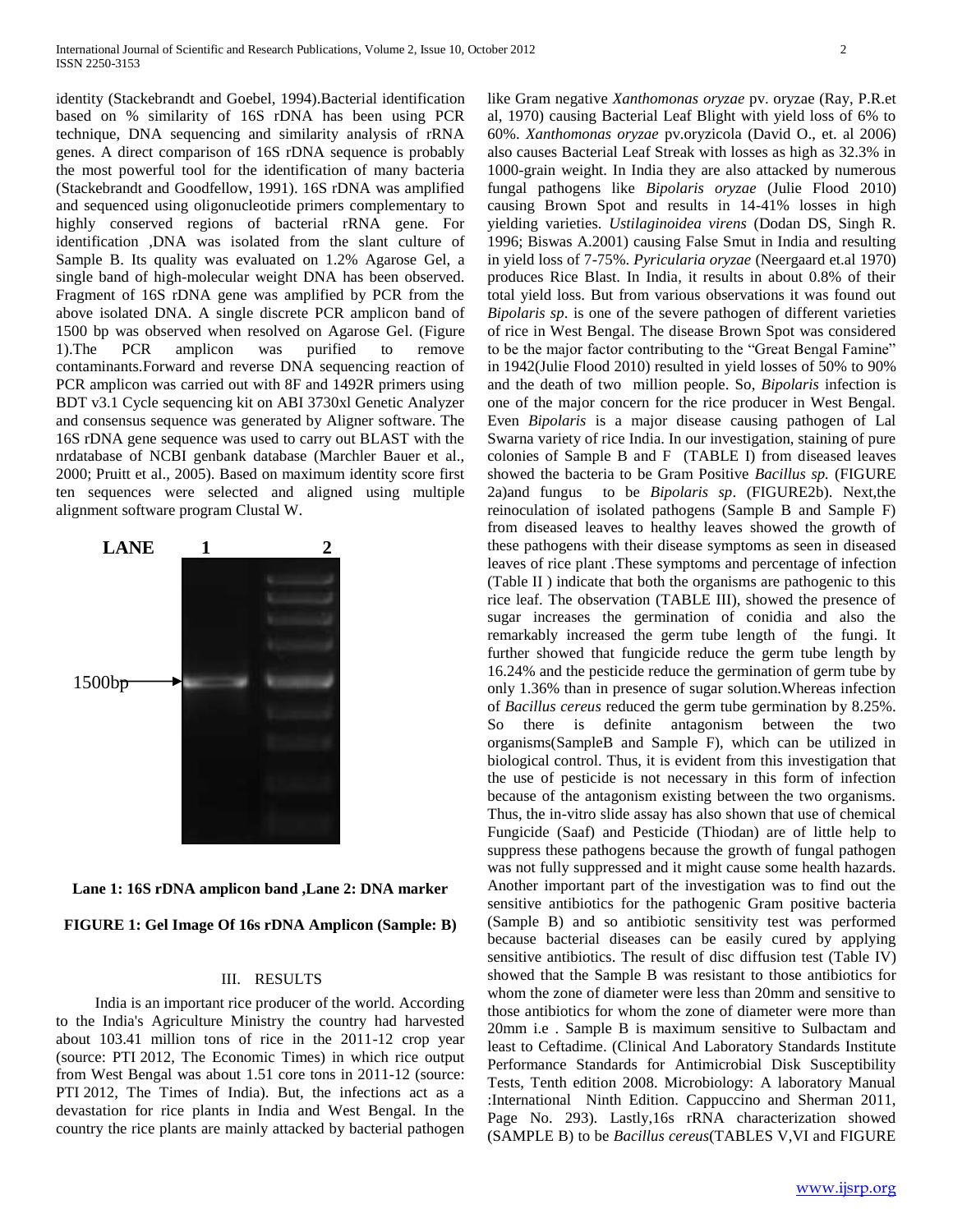5)*.* In the distribution of 283 blast hits on the query sequence of 1439bp matched the alignment scores  $\geq$ 200. Sequence producing significant alignments by BLAST closely matched to *Bacillus cereus*, and different strains of *Bacillus sp.* were also found to be close to this species. Expect value (E value) of all these strains is 0.0 which depicts that all the strains are homolog to *Bacillus cereus* . This pathogen is more common in the production of toxins in the rice product and in turn induces food infection rather than pathogen to rice crop. Moreover, finding of sensitive antibiotics by the disc diffusion test may help us to suppress diseases caused by sole infection of this new pathogenic strain of *Bacillus cereus* of rice plant in future and improve the quality and quantity of rice production in West Bengal and India.



(mature-sickle shaped and colour brownish black)



 *a) Bacillus* sp. (observed at 100X) b) *Bipolaris* Mycelia And Spores (Observed At 45X)

| Table 1: Result of isolation and staining |                                                                                                                               |          |               |  |
|-------------------------------------------|-------------------------------------------------------------------------------------------------------------------------------|----------|---------------|--|
| Part                                      | Microscopic features                                                                                                          | Sample   | Microorganism |  |
| Of infection                              |                                                                                                                               |          | (Probable)    |  |
|                                           | Gram positive rods                                                                                                            | Sample B | Bacillus sp   |  |
| Leaf                                      | 1. Presence of<br>arthrospore (round,<br>all spores joined to<br>each other, spores<br>intercalary, hyaline,<br>thick walled) | Sample F | Bipolaris sp  |  |
|                                           | 2. Presence of<br>conidia                                                                                                     |          |               |  |

## **Table I: Result of isolation and staining**

**Figures 2 Microscopic view of sample B and F**

## **Table II: Result of Koch's Postulate**

| Name of  | Number of leaves | Number of | Appearance & nature of                                                                                           | Percentag |
|----------|------------------|-----------|------------------------------------------------------------------------------------------------------------------|-----------|
| pathogen | inoculated       | leaves    | spots                                                                                                            | e of      |
|          |                  | infected  |                                                                                                                  | infection |
| Sample B | 89               | 48        | Apex of the leaf<br>accompanied with the<br>browning reaction due<br>to polyphenol oxidase<br>reaction observed. | 54.93     |
| Sample F | 78               | 59        | Irregular brown spot<br>without any halo<br>observed after 2 weeks.                                              | 76.64     |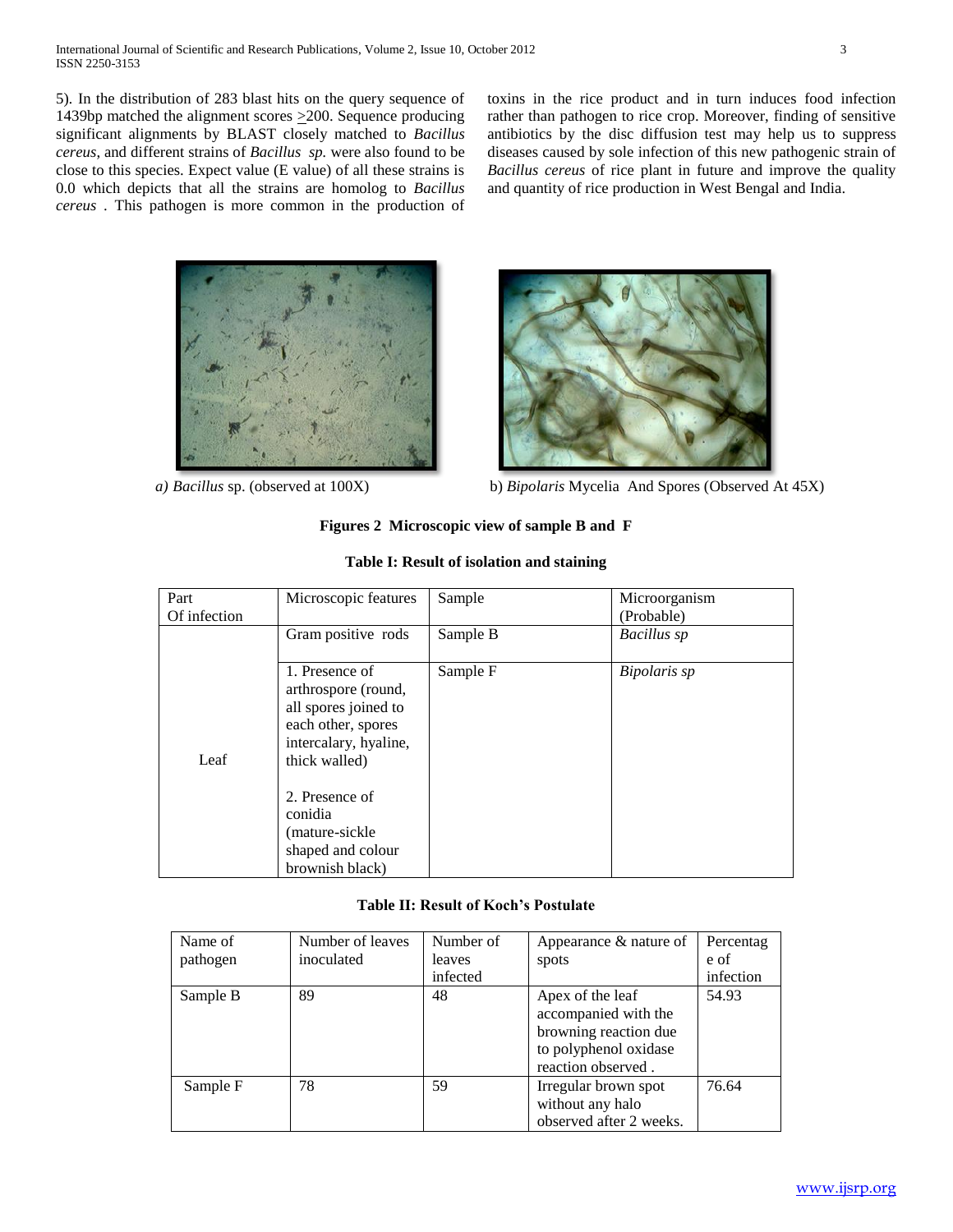## **Table III: Result of slide Bio- Assay**

| Name<br>of slides  | Suspension of microorganism                    | Solution                              |                            | Percentage<br>of<br>Germination | Length of<br>germ tube<br>$(\mu m)$ |
|--------------------|------------------------------------------------|---------------------------------------|----------------------------|---------------------------------|-------------------------------------|
| <b>CONTROL 1</b>   | Sample F suspension                            | Sterile Water                         |                            | 14.55                           | 16.65                               |
| <b>CONTROL 2</b>   | Sample F suspension                            | Sugar $(2%)$                          |                            | 20.83                           | 35.75                               |
| <b>SLIDE 1</b>     | Sample F suspension + Sample B<br>suspension   | Sterile Water                         |                            | 11.62                           | 15.54                               |
| <b>SLIDE 2</b>     | Sample F suspension $+$ Sample B<br>suspension | Sugar $(2%)$                          | Incubation for<br>48 hours | 12.58                           | 18.32                               |
| SLIDE <sub>3</sub> | Sample F suspension                            | Fungicide-Saaf<br>(5mg/100ml)         |                            | 4.59                            | 2.67                                |
| SLIDE4             | Sample F suspension                            | Pesticide<br>Thiodan<br>(0.6ml/100ml) |                            | 19.47                           | 4.45                                |

## **Table IV: Result of antibiotic sensitivity test**

| Name of antibiotic | Concentration<br>$(\mu g)$ | Diameter<br>(mm) | Mean<br>(mm) |
|--------------------|----------------------------|------------------|--------------|
| Ceftadime          | 30                         | $\theta$         | $\theta$     |
| Linezolid          | 30                         | 34<br>36         | 35           |
| Ciprofloxacin      | 5                          | 23.3<br>24.6     | 23.95        |
| Nitrofurantoin     | 300                        | 15.6<br>15.6     | 15.6         |
| Streptomycin       | 10                         | 15<br>16.5       | 15.75        |
| Tetracyclin        | 30                         | 22<br>21.6       | 21.8         |
| Ampicilin          | 10                         | 10<br>10         | 10           |
| Sulbactam          | 105                        | 30<br>30         | 30           |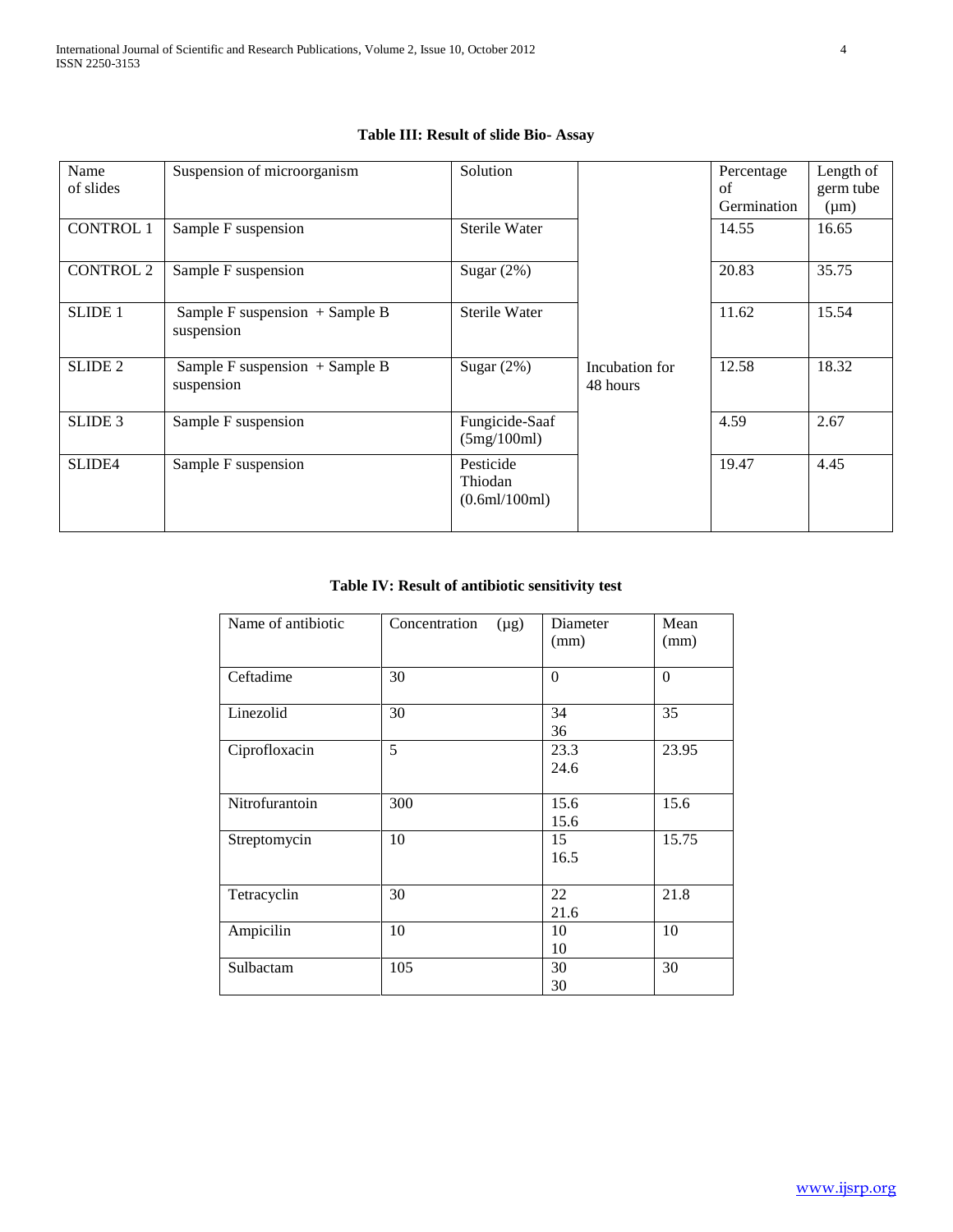## **TABLE V : Consensus sequence of SAMPLE B (1439 bp)**

TGGCGGCGTGCCTAATACATGCAAGTCGAGCGAATGGATTAAGAGCTTGCTCTTATGAAGTTAGCGGCGGACGGGTGA GTAACACGTGGGTAACCTGCCCATAAGACTGGGATAACTCCGGGAAACCGGGGCTAATACCGGATAACATTTTGAACC GCATGGTTCGAAATTGAAAGGCGGCTTCGGCTGTCACTTATGGATGGACCCGCGTCGCATTAGCTAGTTGGTGAGGTAA CGGCTCACCAAGGCAACGATGCGTAGCCGACCTGAGAGGGTGATCGGCCACACTGGGACTGAGACACGGCCCAGACTC CTACGGGAGGCAGCAGTAGGGAATCTTCCGCAATGGACGAAAGTCTGACGGAGCAACGCCGCGTGAGTGATGAAGGC TTTCGGGTCGTAAAACTCTGTTGTTAGGGAAGAACAAGTGCTAGTTGAATAAGCTGGCACCTTGACGGTACCTAACCAG AAAGCCACGGCTAACTACGTGCCAGCAGCCGCGGTAATACGTAGGTGGCAAGCGTTATCCGGAATTATTGGGCGTAAA GCGCGCGCAGGTGGTTTCTTAAGTCTGATGTGAAAGCCCACGGCTCAACCGTGGAGGGTCATTGGAAACTGGGAGACT TGAGTGCAGAAGAGGAAAGTGGAATTCCATGTGTAGCGGTGAAATGCGTAGAGATATGGAGGAACACCAGTGGCGAA GGCGACTTTCTGGTCTGTAACTGACACTGAGGCGCGAAAGCGTGGGGAGCAAACAGGATTAGATACCCTGGTAGTCCA CGCCGTAAACGATGAGTGCTAAGTGTTAGAGGGTTTCCGCCCTTTAGTGCTGAAGTTAACGCATTAAGCACTCCGCCTG GGGAGTACGGCCGCAAGGCTGAAACTCAAAGGAATTGACGGGGGCCCGCACAAGCGGTGGAGCATGTGGTTTAATTCG AAGCAACGCGAAGAACCTTACCAGGTCTTGACATCCTCTGACAACCCTAGAGATAGGGCTTCTCCTTCGGGAGCAGAG TGACAGGTGGTGCATGGTTGTCGTCAGCTCGTGTCGTGAGATGTTGGGTTAAGTCCCGCAACGAGCGCAACCCTTGATC TTAGTTGCCATCATTAAGTTGGGCACTCTAAGGTGACTGCCGGTGACAAACCGGAGGAAGGTGGGGATGACGTCAAAT CATCATGCCCCTTATGACCTGGGCTACACACGTGCTACAATGGACGGTACAAAGAGCTGCAAGACCGCGAGGTGGAGC TAATCTCATAAAACCGTTCTCAGTTCGGATTGTAGGCTGCAACTCGCCTACATGAAGCTGGAATCGCTAGTAATCGCGG ATCAGCATGCCGCGGTGAATACGTTCCCGGGCCTTGTACACACCGCCCGTCACACCACGAGAGTTTGTAACACCCGAA GTCGGTGGGGTAACCTTTTGGAGCCAGCCGCC

| Table VI: Sequence producing significant alignments (source:http://blast.ncbi.nlm.nih.gov/) |  |
|---------------------------------------------------------------------------------------------|--|
| s producino significant alignments:                                                         |  |

| <b>Sequences producing significant alignments:</b> |                                                                                       |                     |                       |                          |            |                     |
|----------------------------------------------------|---------------------------------------------------------------------------------------|---------------------|-----------------------|--------------------------|------------|---------------------|
| <b>Accession</b>                                   | <b>Description</b>                                                                    | <b>Max</b><br>score | <b>Total</b><br>score | <b>Query</b><br>coverage | E<br>value | <b>Max</b><br>ident |
| AP007209.1                                         | Bacillus cereus NC7401 genomic DNA, complete<br>genome                                | 2658                | $3.703e+04$           | 100%                     | 0.0        | 100%                |
| JN187086.1                                         | <i>Bacillus cereus strain YC-16 16S ribosomal RNA</i><br>gene, partial sequence       | 2658                | 2658                  | 100%                     | 0.0        | 100%                |
| JF506009.1                                         | <i>Bacillus anthracis strain KNUC9075 16S</i><br>ribosomal RNA gene, partial sequence | 2658                | 2658                  | 100%                     | 0.0        | 100%                |
| JF833090.1                                         | <i>Bacillus cereus strain Js16 16S ribosomal RNA</i><br>gene, partial sequence        | 2658                | 2658                  | 100%                     | 0.0        | 100%                |
| GU982920.1                                         | <i>Bacillus cereus</i> strain GXBC-1 16S ribosomal<br>RNA gene, partial sequence      | 2658                | 2658                  | 100%                     | 0.0        | 100%                |
| FN663625.1                                         | Bacillus sp. OU-A3 16S rRNA gene, strain OU-A3                                        | 2658                | 2658                  | 100%                     | 0.0        | 100%                |
| AB116124.1                                         | Bacillus anthracis gene for 16S ribosomal RNA,<br>partial sequence, strain: S51       | 2654                | 2654                  | 100%                     | 0.0        | 99%                 |
| AY138332.1                                         | Bacillus anthracis strain 2000032707 16S<br>ribosomal RNA gene, partial sequence      | 2649                | 2649                  | 100%                     | 0.0        | 99%                 |
| AB295053.1                                         | <i>Bacillus thuringiensis gene for 16S rRNA, strain:</i><br>NK <sub>2</sub>           | 2652                | 2652                  | 100%                     | 0.0        | 99%                 |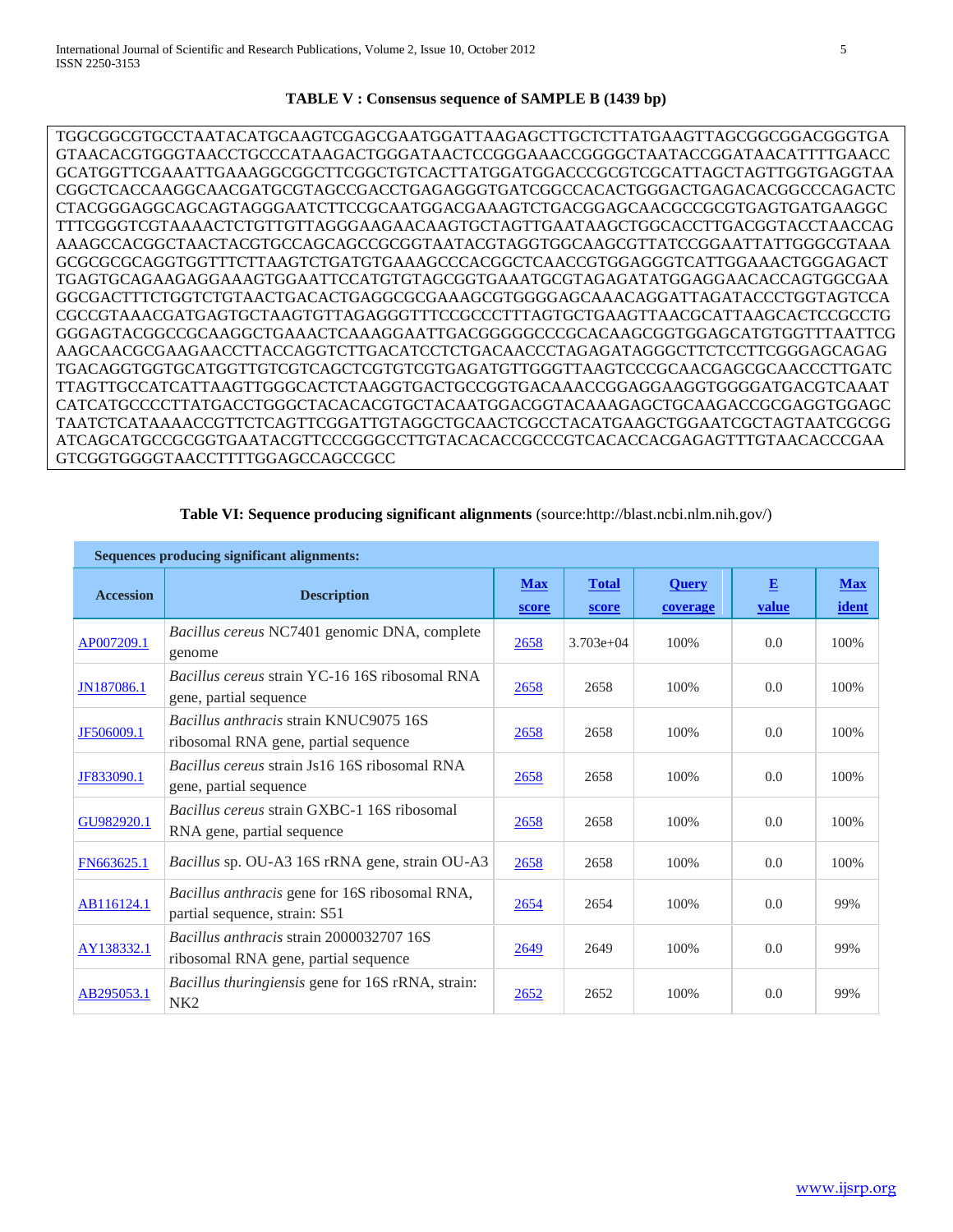# **Distribution of 283 Blast Hits on the Query Sequence** Mouse over to see the defline, click to show alignments Color key for alignment scores  $<sub>40</sub>$ </sub> 40-50 50-80 80-200  $>= 200$ Query Τ  $\top$  $\mathbf{I}$  $\mathbf{I}$ 250 500 750 1000 1250

Figure 5: Distribution Of 283 Blast Hits On The Query Sequence **(source: BLAST DATA: ALIGNMENT VIEW USING NCBI GENBANK;http://blast.ncbi.nlm.nih.gov/)**  Information about other close homologs for the microbe can be found from the Alignment View table.

## IV. CONCLUSION

 This finding is unique because Bacillus cereus was not a pathogen of rice before and it is first time reported as a pathogen of rice and at the same time it shows antagonism with Bipolaris sp. very strangely. From this investigation it was found out that when there is a mixed infection of Bipolaris sp. along with Bacillus cereus (as identified by 16S rDNA analysis), the infection caused by Bipolaris was of less intensity. So this how joint infection can reduce vigorous infection of Bipolaris sp. and at the same time can protect the severe loss of rice crop.

#### ACKNOWLEDGEMENT

 We express our sincere thanks to Rev.Fr.Dr.J.Felix.Raj, Principal of St. Xavier's College, Kolkata, India for his support to carry out these experiments. We are grateful to Xcelris Labs Ltd., Ahmedabad, India for the 16S rRNA sequencing and all the laboratory attendants for their support in this work..